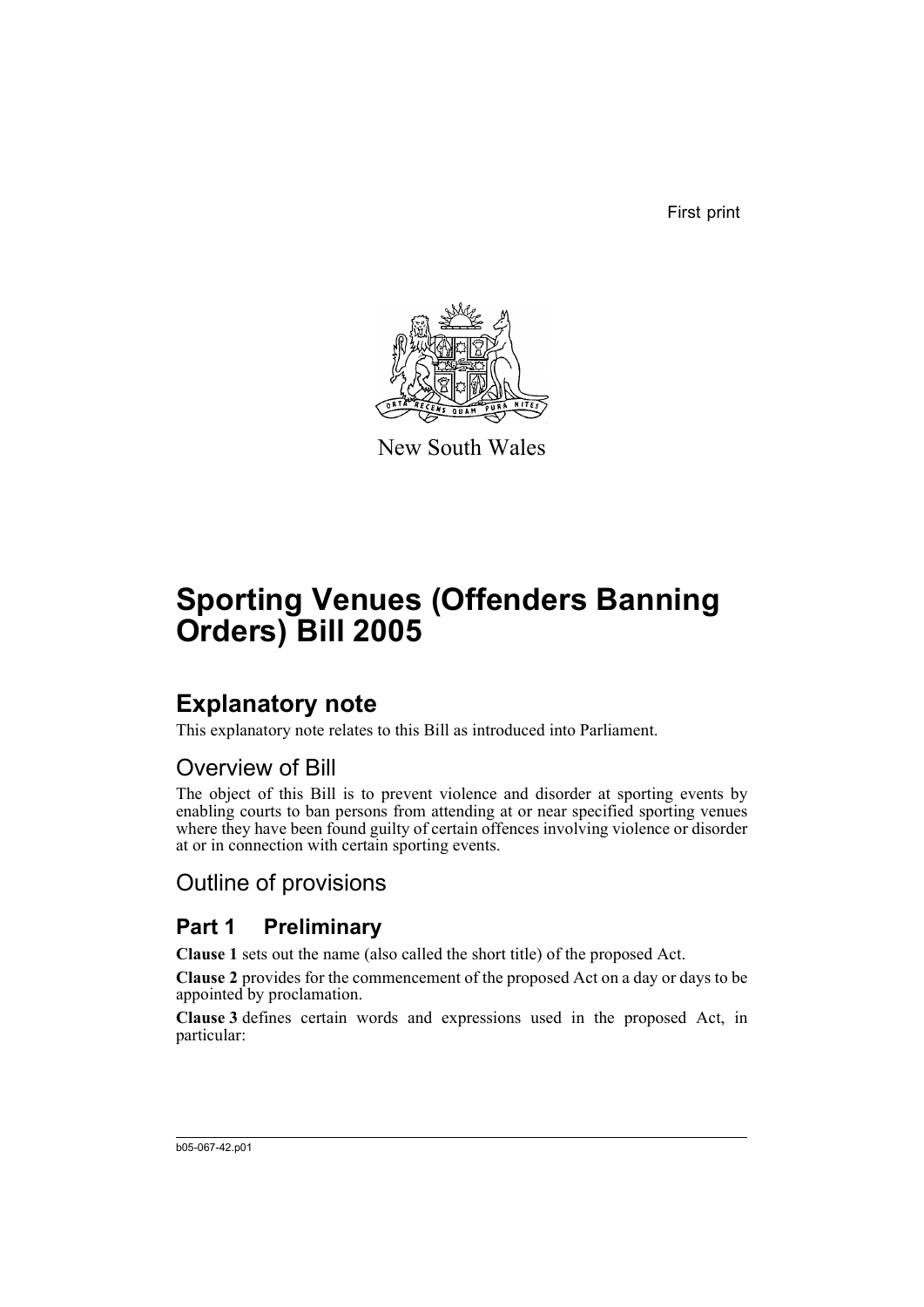Explanatory note

- (a) *sporting event* is defined to mean a sporting event at a sporting venue at which a fee is charged, or for which membership of a club or association is required, for admission to the venue (or both), and
- (b) *sporting event offence* is defined to mean any of the following offences if the offence occurred at or in connection with a sporting event:
	- (i) an offence involving an act of actual or threatened violence,
	- (ii) the offences of riot and affray under the *Crimes Act 1900*,
	- (iii) the offence under section 20D of the *Anti-Discrimination Act 1977* of serious racial vilification,
	- (iv) the offence under section 11B of the *Summary Offences Act 1988* of having custody of an offensive implement in a public place or a school,
	- (v) any offence under the *Crimes Act 1900* relating to the malicious destruction or damage of property,
	- (vi) any offence of attempting, conspiring or inciting to commit, or aiding, abetting, counselling or procuring the commission of, an offence referred to in subparagraphs  $(i)$  to  $(v)$  above.

## **Part 2 Banning orders**

**Clause 4** provides that a court that finds a person guilty of a sporting event offence may, in addition to any other penalty that may be imposed for the offence, make a banning order in relation to the person. A court may make such a banning order only if it is satisfied that there are reasonable grounds to believe that making the order would help to prevent violence or disorder at or in connection with any sporting event.

**Clause 5** provides that a banning order may, according to its terms, prohibit the person who is the subject of the order from one or both of the following:

- (a) entering certain specified sporting venues for the purpose of attending a sporting event,
- (b) coming within the immediate vicinity of certain specified sporting venues.

**Clause 6** provides that a banning order has effect for the period specified in the order. However, the first banning order made in relation to a person must not be made to have effect for a period that exceeds 5 years and the second or any subsequent order made in relation to a person must not be made to have effect for a period that exceeds 10 years. If a banning order is made in addition to a sentence of imprisonment by way of full-time detention, the court may order that the banning order is to commence on the person's release from full-time detention.

**Clause 7** is a special provision that deals with appeals against banning orders imposed by the District Court. The proposed section provides that, despite section 3 of the *Criminal Appeal Act 1912* (which states that the Court of Criminal Appeal is generally to be constituted by three or more Supreme Court judges), where a person appeals to the Court of Criminal Appeal under that Act and the appeal relates solely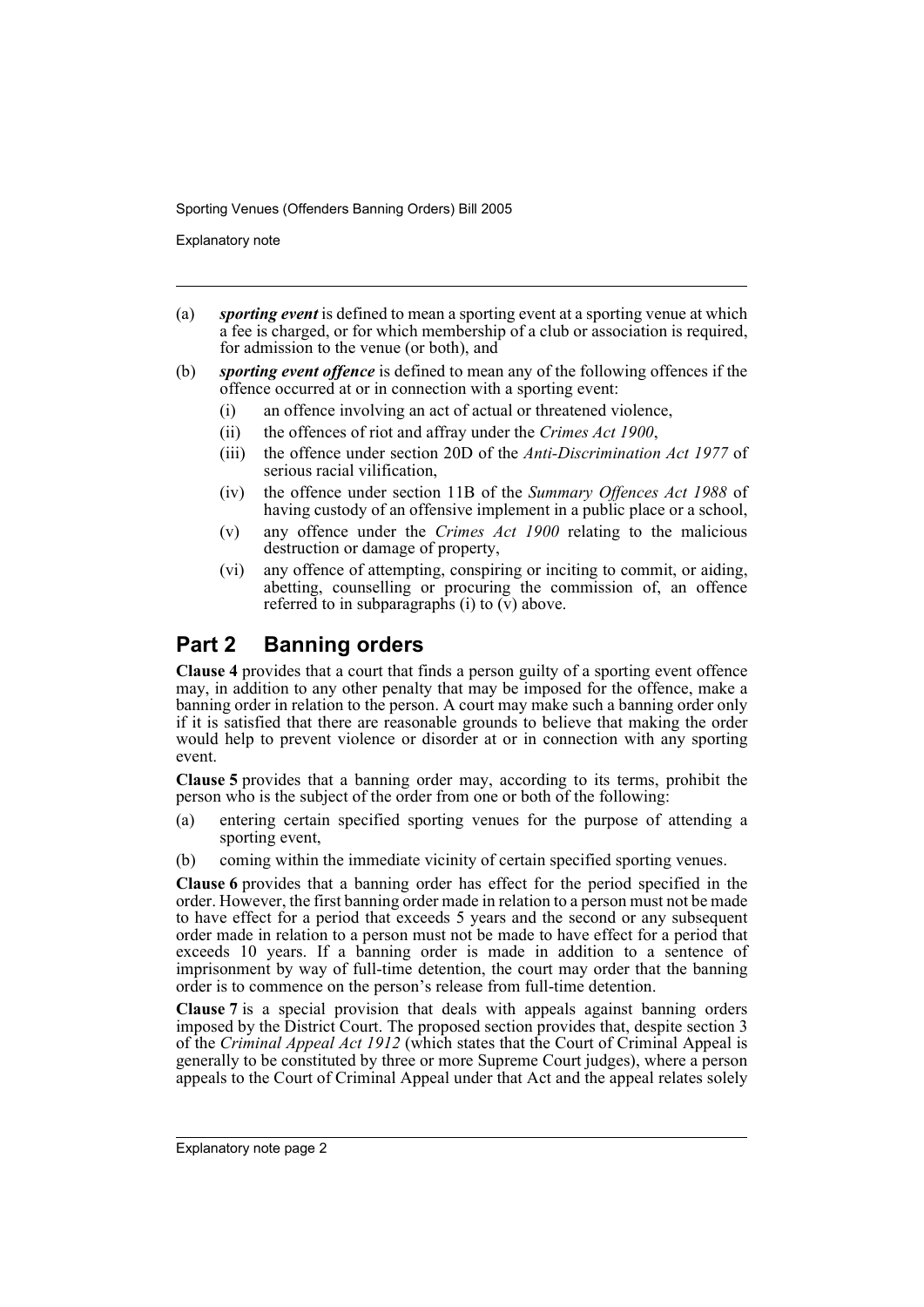Explanatory note

to the making or terms of a banning order (or both) made by the District Court, the Court of Criminal Appeal is to be constituted by a single judge of the Supreme Court for the purposes of hearing that appeal.

**Clause 8** provides for the revocation of banning orders. The proposed section provides that if a banning order has had effect for at least two-thirds of its specified duration, the person subject to the order may apply to the court by which it was made to revoke the banning order. Before revoking an order the court must have regard to the following:

- (a) the person's character,
- (b) the person's conduct since the banning order was made,
- (c) the nature of the offence or conduct which led to the making of the banning order,
- (d) any other circumstances which appear to the court to be relevant.

If an application to revoke a banning order is refused, no further application in respect of the order may be made within the period of 6 months beginning on the day of the refusal.

**Clause 9** provides that it is an offence for a person to contravene a banning order. The proposed offence carries a maximum penalty of 50 penalty units (currently \$5,500) or imprisonment for 6 months, or both.

## **Part 3 Miscellaneous**

**Clause 10** is a formal provision that gives effect to the savings, transitional and other provisions set out in Schedule 1.

**Clause 11** is a formal provision that gives effect to the amendments to the Acts set out in Schedule 2.

**Clause 12** provides for the review of the proposed Act in 5 years.

## **Schedule 1 Savings, transitional and other provisions**

**Schedule 1** contains savings, transitional and other provisions consequent on the enactment of the proposed Act.

## **Schedule 2 Amendment of Acts**

**Schedule 2** makes consequential amendments to the *Crimes (Local Courts Appeal and Review) Act 2001* and the *Criminal Appeal Act 1912* to provide that a person who is made the subject of a banning order may:

- (a) in relation to an order made by a Local Court—appeal to the District Court, or
- (b) in relation to a banning order made by the Supreme Court—appeal to the Court of Criminal Appeal.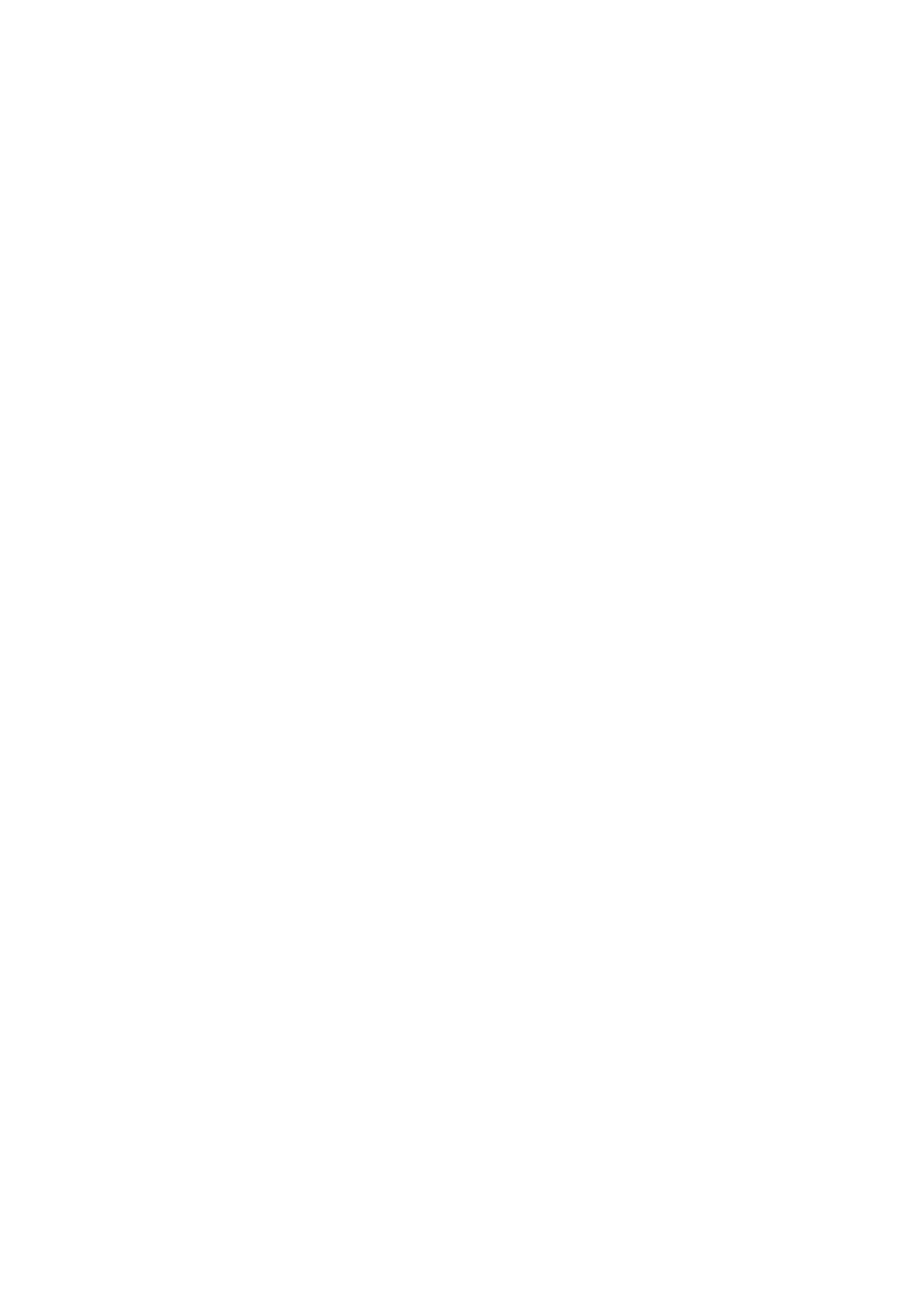First print



New South Wales

# **Sporting Venues (Offenders Banning Orders) Bill 2005**

## **Contents**

|        |                |                                                                                      | Page |
|--------|----------------|--------------------------------------------------------------------------------------|------|
| Part 1 |                | <b>Preliminary</b>                                                                   |      |
|        |                | Name of Act                                                                          | 2    |
|        | $\overline{2}$ | Commencement                                                                         | 2    |
|        | 3              | Definitions                                                                          | 2    |
| Part 2 |                | <b>Banning orders</b>                                                                |      |
|        | 4              | Making of banning orders                                                             | 3    |
|        | 5              | Effect of banning order                                                              | 3    |
|        | 6              | Duration of banning order                                                            | 4    |
|        |                | Special provision—appeals solely against banning orders<br>imposed by District Court | 4    |
|        | 8              | Revocation of banning orders                                                         | 4    |
|        | 9              | Offence of contravening a ban                                                        | 5    |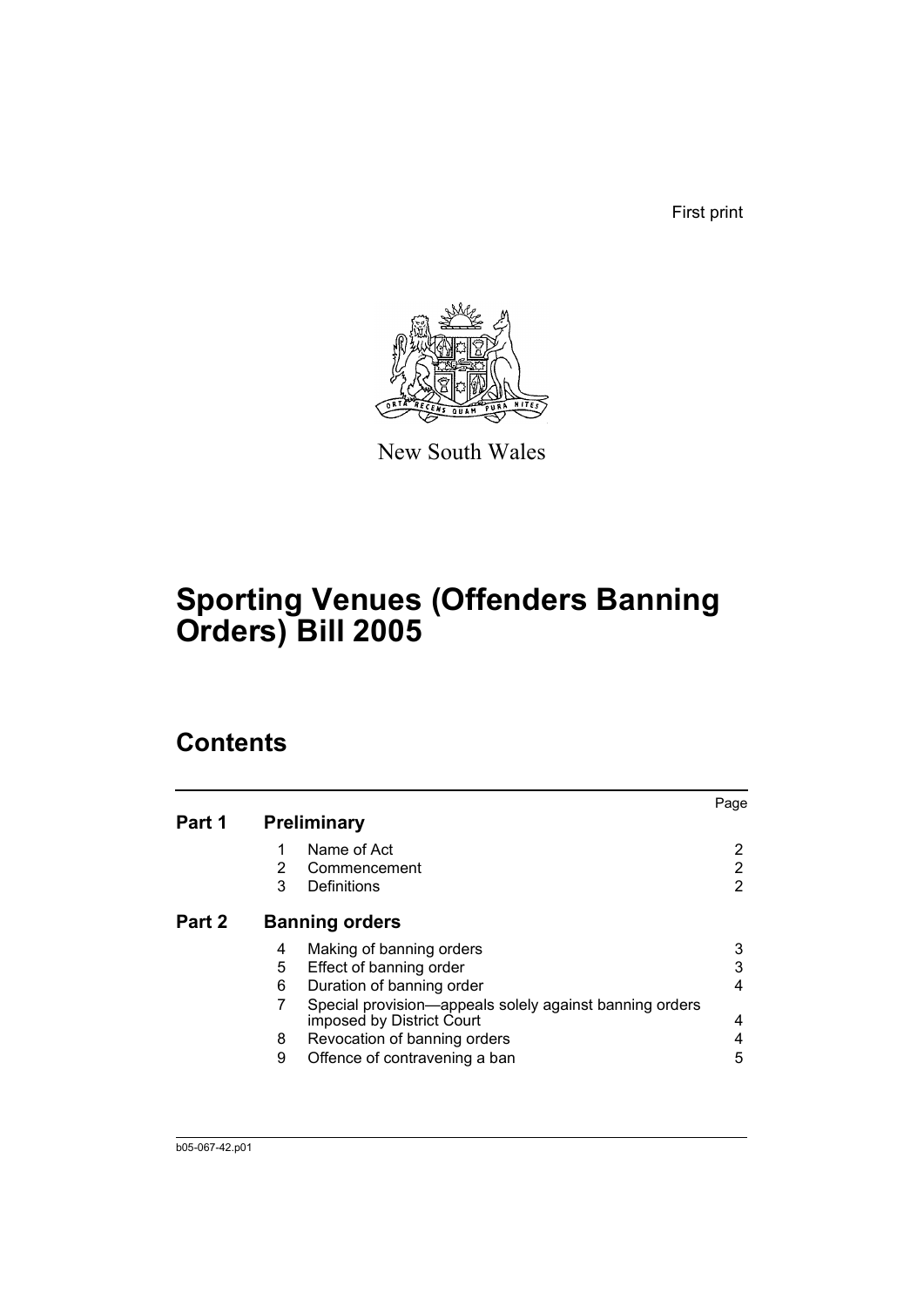Contents

|                                        |                |                                                                                        | Page        |
|----------------------------------------|----------------|----------------------------------------------------------------------------------------|-------------|
| Part 3                                 |                | <b>Miscellaneous</b>                                                                   |             |
|                                        | 10<br>11<br>12 | Savings, transitional and other provisions<br>Amendment of other Acts<br>Review of Act | 6<br>6<br>6 |
| <b>Schedule 1</b><br><b>Schedule 2</b> |                | Savings, transitional and other provisions<br><b>Amendment of Acts</b>                 | 8           |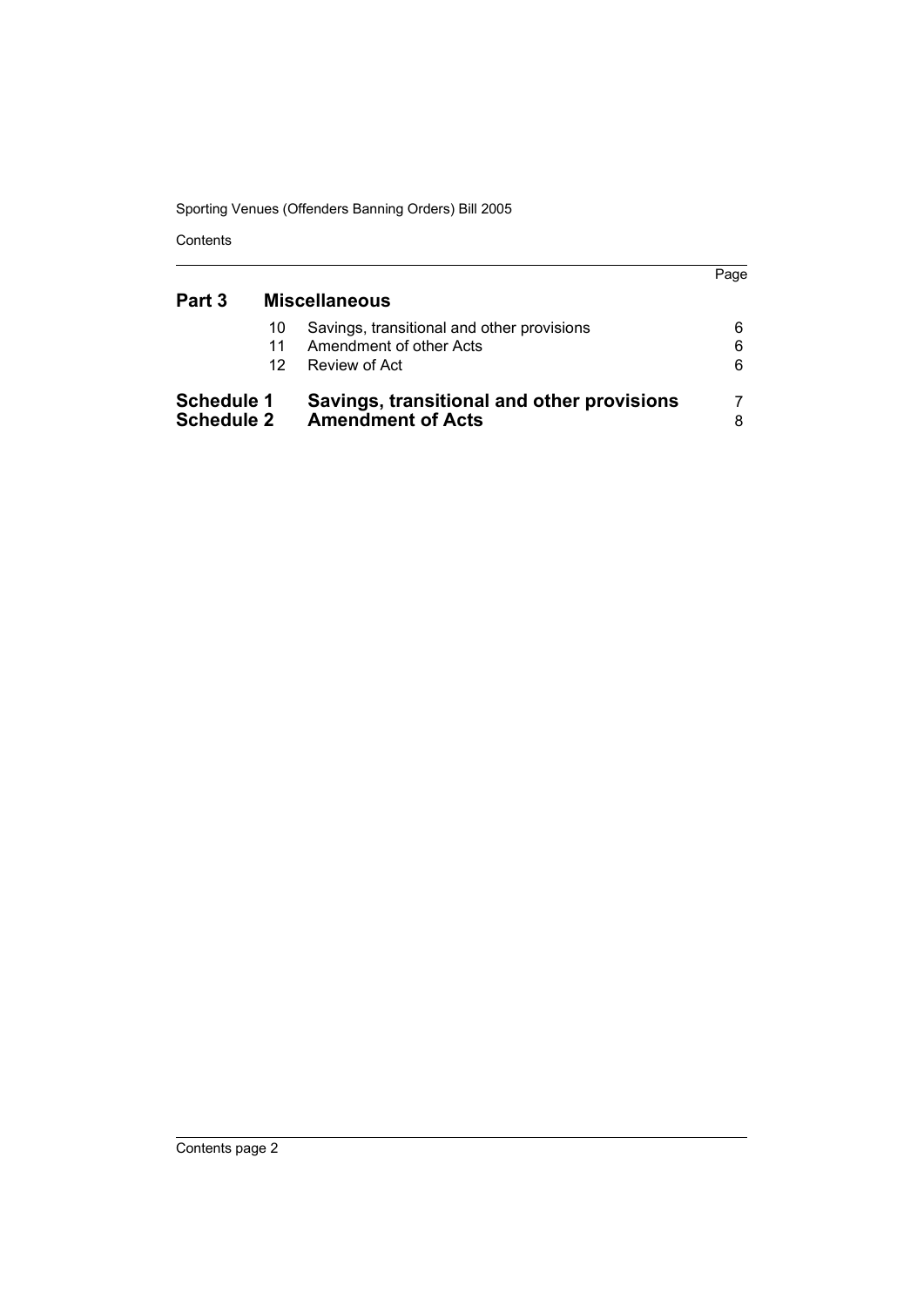

New South Wales

# **Sporting Venues (Offenders Banning Orders) Bill 2005**

No , 2005

## **A Bill for**

An Act to provide for the making of banning orders in relation to certain sporting events; and for related purposes.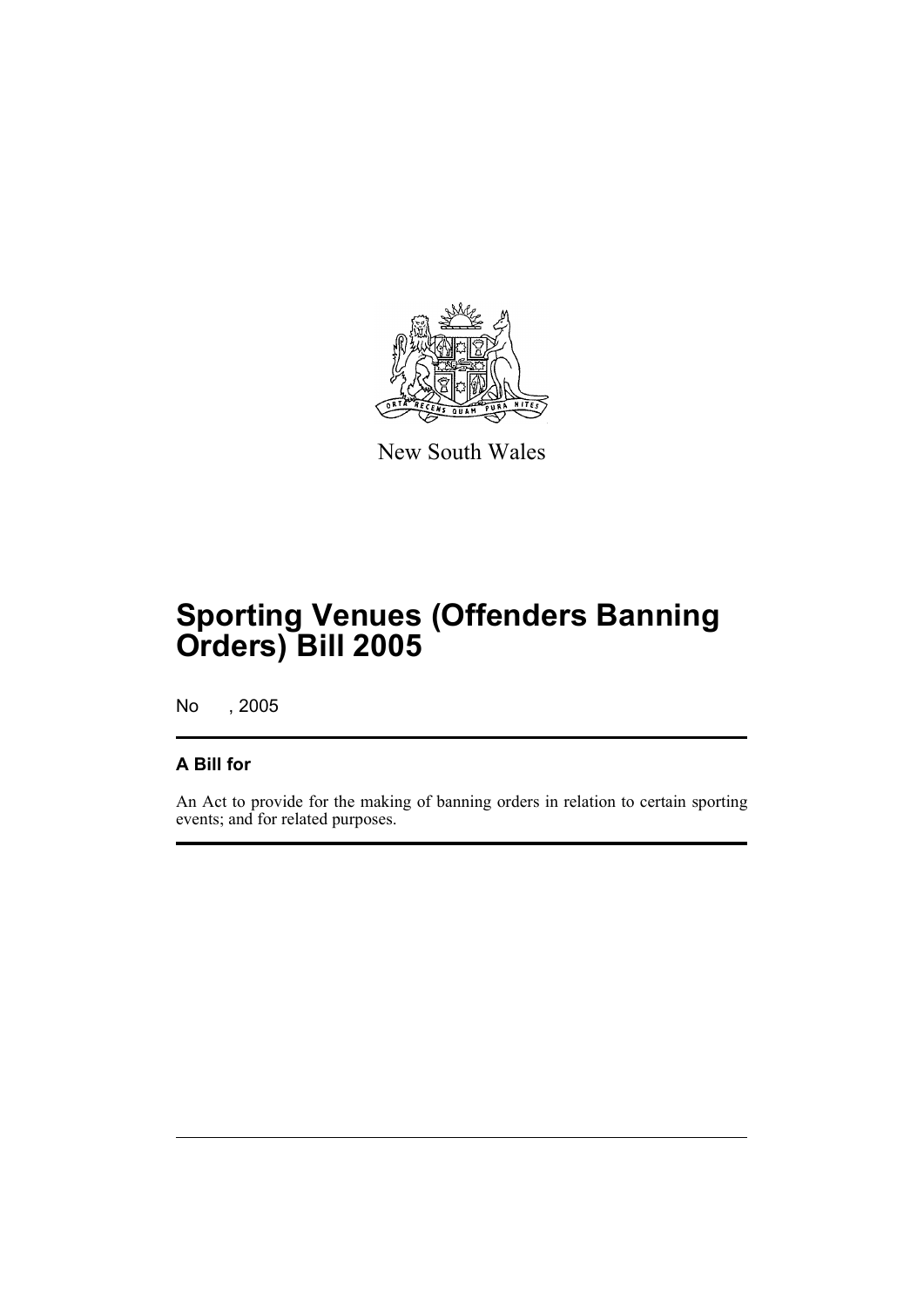Part 1 Preliminary

<span id="page-7-3"></span><span id="page-7-2"></span><span id="page-7-1"></span><span id="page-7-0"></span>

| The Legislature of New South Wales enacts: |     |                    | 1                                                                                                                                                                                                     |                |
|--------------------------------------------|-----|--------------------|-------------------------------------------------------------------------------------------------------------------------------------------------------------------------------------------------------|----------------|
| Part 1                                     |     | <b>Preliminary</b> |                                                                                                                                                                                                       | $\overline{2}$ |
| 1                                          |     | <b>Name of Act</b> |                                                                                                                                                                                                       | 3              |
|                                            |     |                    | This Act is the Sporting Venues (Offenders Banning Orders) Act 2005.                                                                                                                                  | 4              |
| $\mathbf 2$                                |     |                    | Commencement                                                                                                                                                                                          | 5              |
|                                            |     |                    | This Act commences on a day or days to be appointed by proclamation.                                                                                                                                  | 6              |
| 3                                          |     | <b>Definitions</b> |                                                                                                                                                                                                       | $\overline{7}$ |
|                                            | (1) |                    | In this Act:                                                                                                                                                                                          | 8              |
|                                            |     |                    | <b>banning order</b> means an order made under Part 2.                                                                                                                                                | 9              |
|                                            |     |                    | <i>sporting event</i> means a sporting event at a sporting venue at which a fee<br>is charged, or for which membership of a club or association is required,<br>for admission to the venue (or both). | 10<br>11<br>12 |
|                                            |     |                    | sporting event offence means any of the following offences if the<br>offence occurred at or in connection with a sporting event:                                                                      | 13<br>14       |
|                                            |     | (a)                | an offence involving an act of actual or threatened violence,                                                                                                                                         | 15             |
|                                            |     | (b)                | the offences of riot and affray under the Crimes Act 1900,                                                                                                                                            | 16             |
|                                            |     | (c)                | the offence under section 20D of the Anti-Discrimination Act<br>1977 of serious racial vilification,                                                                                                  | 17<br>18       |
|                                            |     | (d)                | the offence under section 11B of the Summary Offences Act 1988<br>of having custody of an offensive implement in a public place or<br>a school,                                                       | 19<br>20<br>21 |
|                                            |     | (e)                | any offence under the Crimes Act 1900 relating to the malicious<br>destruction or damage of property,                                                                                                 | 22<br>23       |
|                                            |     | (f)                | any offence of attempting, conspiring or inciting to commit, or<br>aiding, abetting, counselling or procuring the commission of, an<br>offence referred to in paragraphs (a) to (e).                  | 24<br>25<br>26 |
|                                            | (2) |                    | Notes included in this Act do not form part of this Act.                                                                                                                                              | 27             |
|                                            |     |                    |                                                                                                                                                                                                       |                |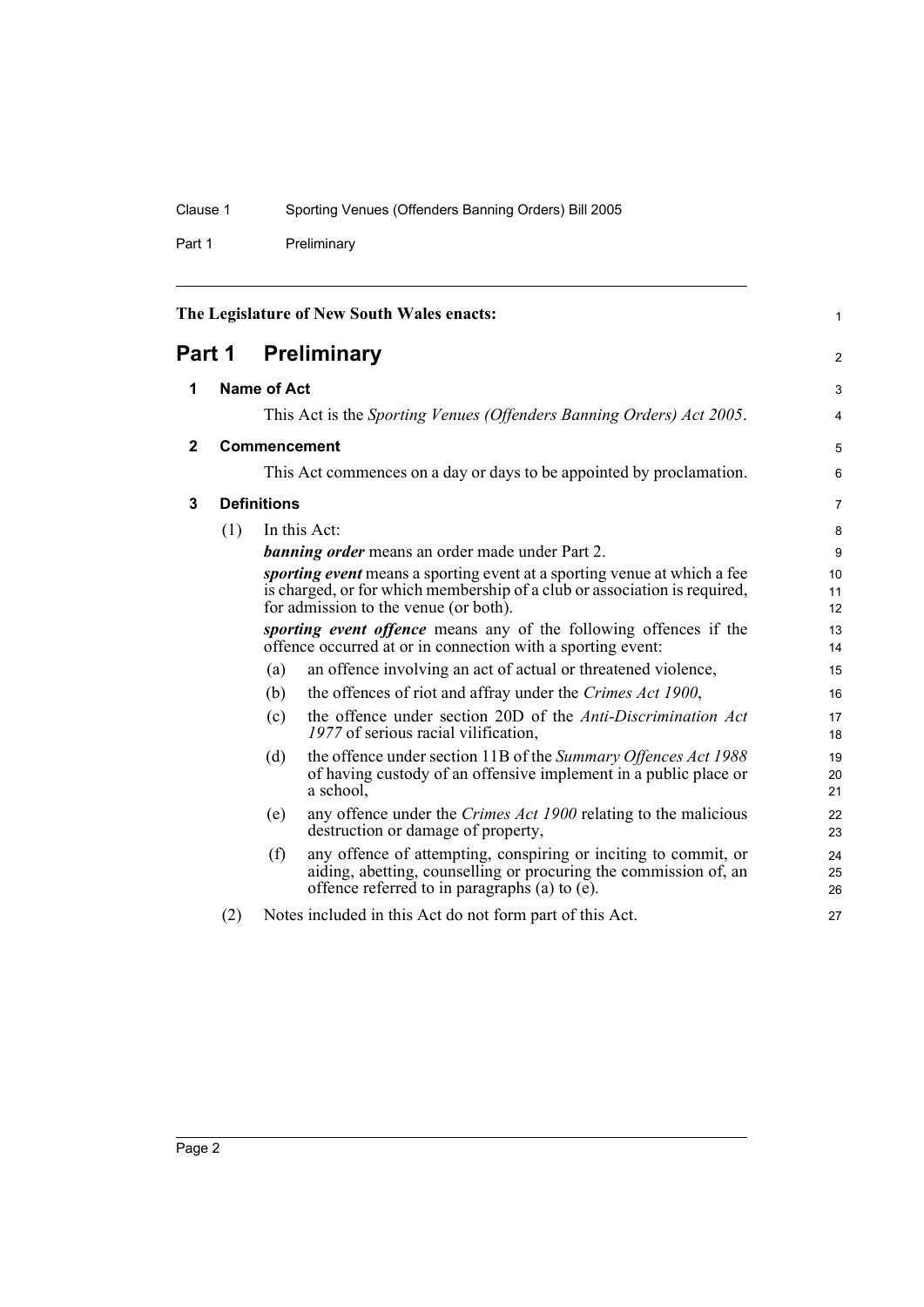Sporting Venues (Offenders Banning Orders) Bill 2005 Clause 4

Banning orders **Part 2** 

1

## <span id="page-8-1"></span><span id="page-8-0"></span>**Part 2 Banning orders**

#### **4 Making of banning orders**

- (1) A court that finds a person guilty of a sporting event offence may, in addition to any other penalty that may be imposed for the offence, make a banning order in relation to the person.
- (2) A court may make a banning order only if it is satisfied that there are reasonable grounds to believe that making the order will help to prevent violence or disorder at or in connection with any sporting event.
- (3) For the purpose of deciding whether to make an order under this section, the court may, after the finding of guilt, consider evidence (including evidence relating to other conduct of the person) led by the prosecution and the defence.
- (4) It is immaterial whether the evidence led under subsection (3) would have been admissible in the proceedings in which the person was found guilty.
- (5) In subsection (2):

*disorder* includes the following:

- (a) inciting hatred against a group of persons defined by reference to colour, race, nationality (including citizenship) or ethnic or national origins, or against an individual as a member of such a group,
- (b) using threatening words or threatening or abusive behaviour,
- (c) displaying any writing or other thing that is threatening or abusive.

*violence* means violence against persons or property, and includes threatening violence and doing anything that endangers the life of any person.

#### <span id="page-8-2"></span>**5 Effect of banning order**

- (1) A banning order may, according to its terms, prohibit the person who is the subject of the order from doing either or both of the following:
	- (a) entering, for the purpose of attending a sporting event, any one or more of the following sporting venues:
		- (i) any sporting venue specified in the order,
		- (ii) any sporting venue of a class specified in the order,
		- (iii) any sporting venue at which a sporting event of a class specified in the order is being held,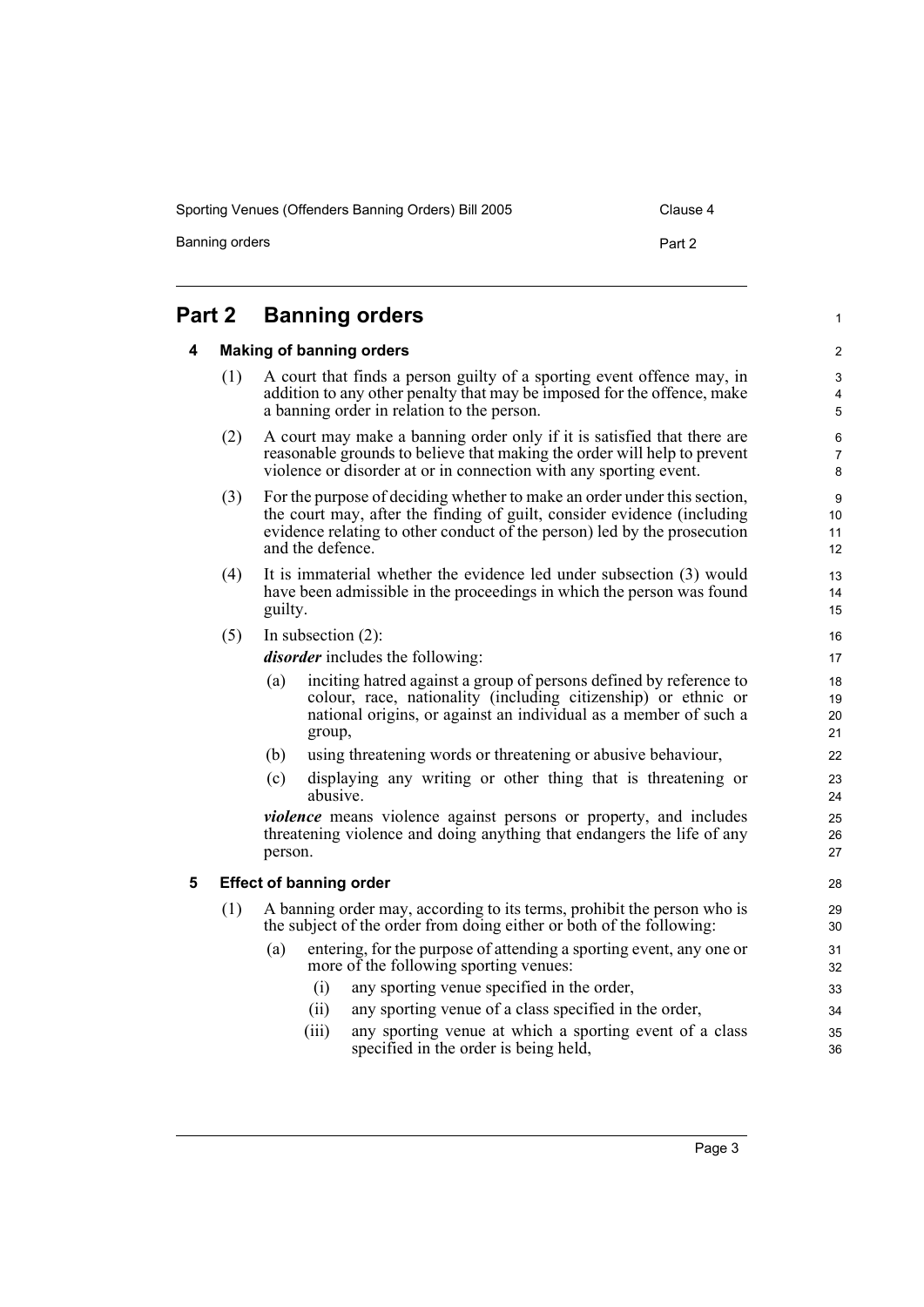Part 2 Banning orders

<span id="page-9-2"></span><span id="page-9-1"></span><span id="page-9-0"></span>

|   | (2) | (b)<br>coming within the immediate vicinity, or a specified distance, of<br>any one or more of the following sporting venues while a sporting<br>event is being held at the venue or venues:<br>any sporting venue specified in the order,<br>(i)<br>(ii)<br>any sporting venue of a class specified in the order,<br>any sporting venue at which a sporting event of a class<br>(iii)<br>specified in the order is being held.<br>For the purpose of this section, a sporting event is taken to be held at a | 1<br>$\overline{c}$<br>3<br>4<br>5<br>6<br>7<br>8 |  |
|---|-----|---------------------------------------------------------------------------------------------------------------------------------------------------------------------------------------------------------------------------------------------------------------------------------------------------------------------------------------------------------------------------------------------------------------------------------------------------------------------------------------------------------------|---------------------------------------------------|--|
|   |     | sporting venue for the period commencing 2 hours before the event<br>begins and concluding 2 hours after the event has finished.<br>Note. A banning order is a sentence for the purpose of appeals under the<br>Crimes (Local Courts Appeal and Review) Act 2001 and the Criminal Appeal Act<br>1912.                                                                                                                                                                                                         | 9<br>10<br>11<br>12<br>13                         |  |
| 6 |     | Duration of banning order                                                                                                                                                                                                                                                                                                                                                                                                                                                                                     | 14                                                |  |
|   | (1) | A banning order has effect for the period specified in the order.                                                                                                                                                                                                                                                                                                                                                                                                                                             | 15                                                |  |
|   | (2) | The first banning order made in relation to a person must not be made<br>to have effect for a period that exceeds 5 years.                                                                                                                                                                                                                                                                                                                                                                                    | 16<br>17                                          |  |
|   | (3) | The second or any subsequent order made in relation to a person must<br>not be made to have effect for a period that exceeds 10 years.                                                                                                                                                                                                                                                                                                                                                                        | 18<br>19                                          |  |
|   | (4) | If a banning order is made in addition to a sentence of imprisonment by<br>way of full-time detention, the court may order that the banning order is<br>to commence on the person's release from full-time detention.                                                                                                                                                                                                                                                                                         | 20<br>21<br>22                                    |  |
| 7 |     | Special provision—appeals solely against banning orders imposed by<br><b>District Court</b>                                                                                                                                                                                                                                                                                                                                                                                                                   | 23<br>24                                          |  |
|   |     | Despite section 3 of the Criminal Appeal Act 1912, if a person appeals<br>to the Court of Criminal Appeal under that Act and the appeal relates<br>solely to the making or terms (or both) of a banning order made by the<br>District Court, the power of the Court of Criminal Appeal to hear and<br>determine the appeal is to be exercised by a single judge of the Supreme<br>Court as directed by the Chief Justice.                                                                                     | 25<br>26<br>27<br>28<br>29<br>30                  |  |
| 8 |     | <b>Revocation of banning orders</b>                                                                                                                                                                                                                                                                                                                                                                                                                                                                           |                                                   |  |
|   | (1) | If a banning order has had effect for at least two-thirds of its specified<br>duration, the person subject to the order may apply to the court by which<br>it was made to revoke the order.                                                                                                                                                                                                                                                                                                                   | 32<br>33<br>34                                    |  |
|   | (2) | As soon as practicable after a court receives an application for the<br>revocation of a banning order, the court is to notify:                                                                                                                                                                                                                                                                                                                                                                                | 35<br>36                                          |  |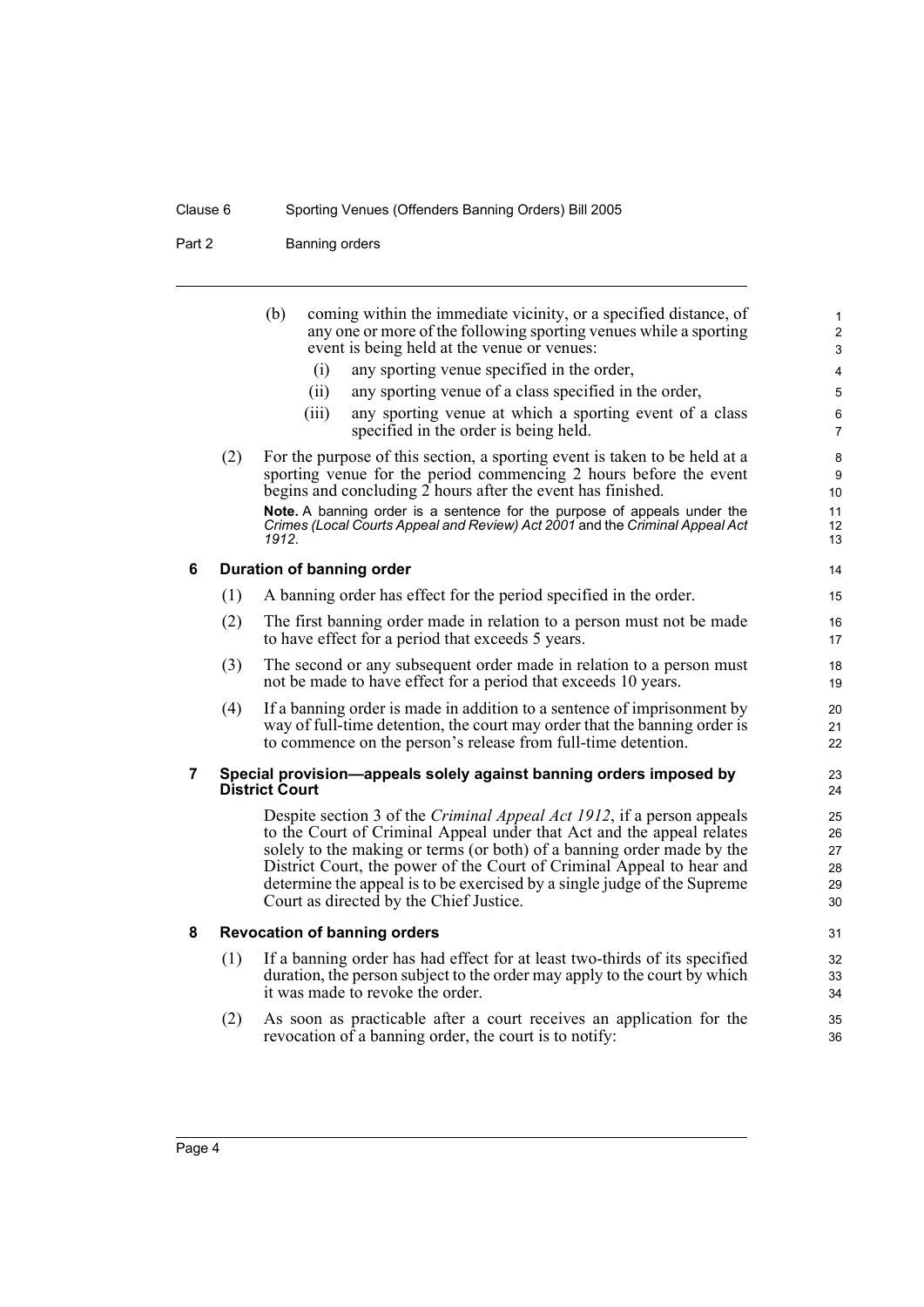Sporting Venues (Offenders Banning Orders) Bill 2005 Clause 9

Banning orders **Part 2** 

<span id="page-10-0"></span>

|   |     | (a)       | if the prosecutor in proceedings that led to the making of the<br>banning order was a police prosecutor—the Commissioner of<br>Police, or                                                                                                                                                       | 1<br>$\overline{c}$<br>3 |
|---|-----|-----------|-------------------------------------------------------------------------------------------------------------------------------------------------------------------------------------------------------------------------------------------------------------------------------------------------|--------------------------|
|   |     | (b)       | in any other case—the Director of Public Prosecutions.                                                                                                                                                                                                                                          | 4                        |
|   | (3) |           | A person who is notified under subsection (2) is taken to be the<br>respondent in the application proceedings.                                                                                                                                                                                  | 5<br>6                   |
|   | (4) |           | On the application, the court may revoke the banning order as from a<br>specified date or refuse the application.                                                                                                                                                                               | 7<br>8                   |
|   | (5) |           | In exercising its powers under subsection (4), the court must have<br>regard to the following:                                                                                                                                                                                                  | 9<br>10                  |
|   |     | (a)       | the person's character,                                                                                                                                                                                                                                                                         | 11                       |
|   |     | (b)       | the person's conduct since the banning order was made,                                                                                                                                                                                                                                          | 12                       |
|   |     | (c)       | the nature of the offence or conduct that led to the making of the<br>banning order,                                                                                                                                                                                                            | 13<br>14                 |
|   |     | (d)       | any other circumstances that appear to the court to be relevant.                                                                                                                                                                                                                                | 15                       |
|   | (6) |           | If an application under subsection $(1)$ in respect of a banning order is<br>refused, no further application in respect of the order may be made<br>within the period of 6 months beginning on the day of the refusal.                                                                          | 16<br>17<br>18           |
|   | (7) |           | Despite section 212 of the Criminal Procedure Act 1986, the court may<br>award costs (including professional costs) in application proceedings at<br>its discretion and may determine by whom, to whom and to what extent<br>costs are to be paid in or in relation to application proceedings. | 19<br>20<br>21<br>22     |
|   | (8) | Act 1996. | An order for the payment of costs by the applicant made by a court<br>under subsection $(7)$ is taken to be a fine within the meaning of the <i>Fines</i>                                                                                                                                       | 23<br>24<br>25           |
|   | (9) |           | In this section, <i>professional costs</i> means costs relating to professional<br>expenses and disbursements (including witnesses' expenses) in respect<br>of proceedings before a court.                                                                                                      | 26<br>27<br>28           |
| 9 |     |           | Offence of contravening a ban                                                                                                                                                                                                                                                                   | 29                       |
|   |     |           | A person who contravenes a banning order is guilty of an offence.                                                                                                                                                                                                                               | 30                       |
|   |     | both.     | Maximum penalty: 50 penalty units or imprisonment for 6 months, or                                                                                                                                                                                                                              | 31<br>32                 |
|   |     |           |                                                                                                                                                                                                                                                                                                 |                          |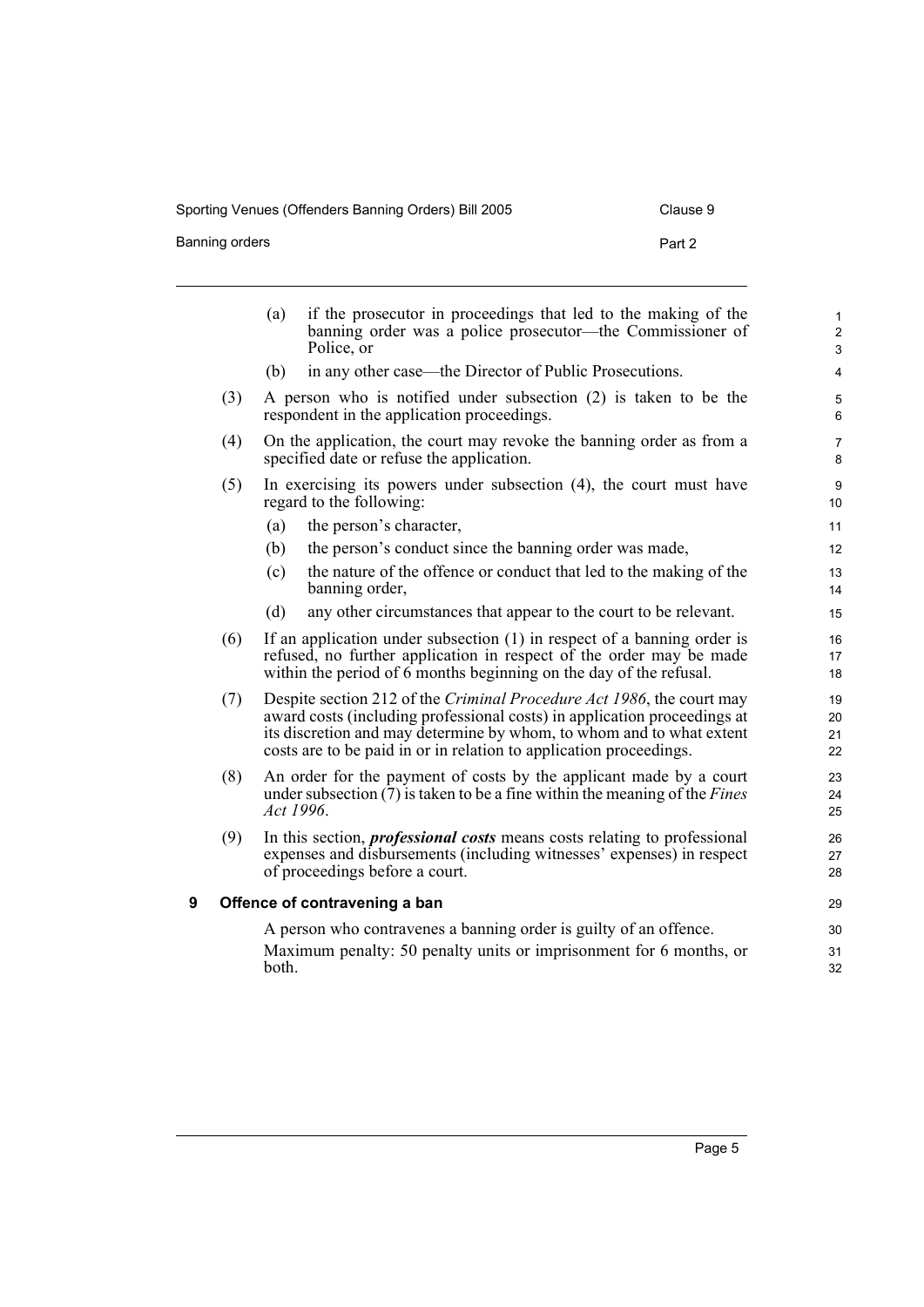Part 3 Miscellaneous

<span id="page-11-3"></span><span id="page-11-2"></span><span id="page-11-1"></span><span id="page-11-0"></span>

| <b>Part 3</b> |                                | <b>Miscellaneous</b>                                                                                                                                                                           | 1            |
|---------------|--------------------------------|------------------------------------------------------------------------------------------------------------------------------------------------------------------------------------------------|--------------|
| 10            |                                | Savings, transitional and other provisions                                                                                                                                                     | 2            |
|               |                                | Schedule 1 has effect.                                                                                                                                                                         | 3            |
| 11            | <b>Amendment of other Acts</b> |                                                                                                                                                                                                |              |
|               |                                | The Acts specified in Schedule 2 are amended as set out in that<br>Schedule.                                                                                                                   | 5<br>6       |
| $12 \,$       |                                | <b>Review of Act</b>                                                                                                                                                                           | 7            |
|               | (1)                            | The Minister is to review this Act to determine whether the policy<br>objectives of the Act remain valid and whether the terms of the Act<br>remain appropriate for securing those objectives. | 8<br>9<br>10 |
|               | (2)                            | The review is to be undertaken as soon as possible after the period of<br>5 years from the date of assent to this Act.                                                                         | 11<br>12     |
|               | (3)                            | A report on the outcome of the review is to be tabled in each House of<br>Parliament within 12 months after the end of the period of 5 years.                                                  | 13<br>14     |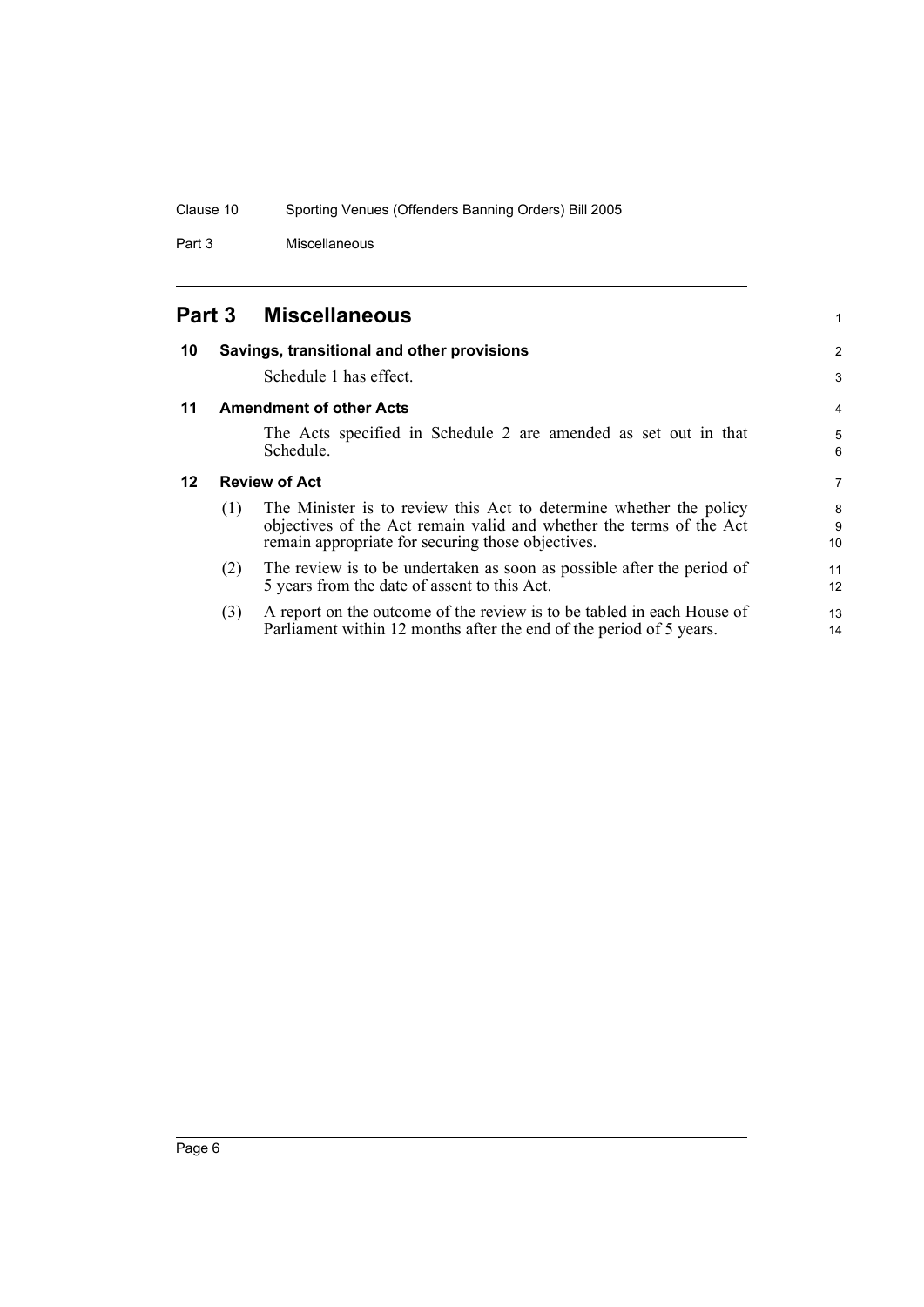Savings, transitional and other provisions Schedule 1

## <span id="page-12-0"></span>**Schedule 1 Savings, transitional and other provisions**

(Section 10)

1 2

3

4

 $20$ 21

## **Part 1 General**

**1 Regulations**

| (1) | The Governor may make regulations of a savings or transitional nature<br>consequent on the enactment of the following Acts: |
|-----|-----------------------------------------------------------------------------------------------------------------------------|
|     | this Act                                                                                                                    |

- (2) Any such provision may, if the regulations so provide, take effect from the date of assent to the Act concerned or a later date.
- (3) To the extent to which any such provision takes effect from a date that is earlier than the date of its publication in the Gazette, the provision does not operate so as:
	- (a) to affect, in a manner prejudicial to any person (other than the State or an authority of the State), the rights of that person existing before the date of its publication, or
	- (b) to impose liabilities on any person (other than the State or an authority of the State) in respect of anything done or omitted to be done before the date of its publication.

## **Part 2 Provisions consequent on enactment of this Act**

**2 Banning orders only to be made in relation to offences committed after commencement of Act**

Section 4 of this Act applies only to offences committed after the commencement of that section.